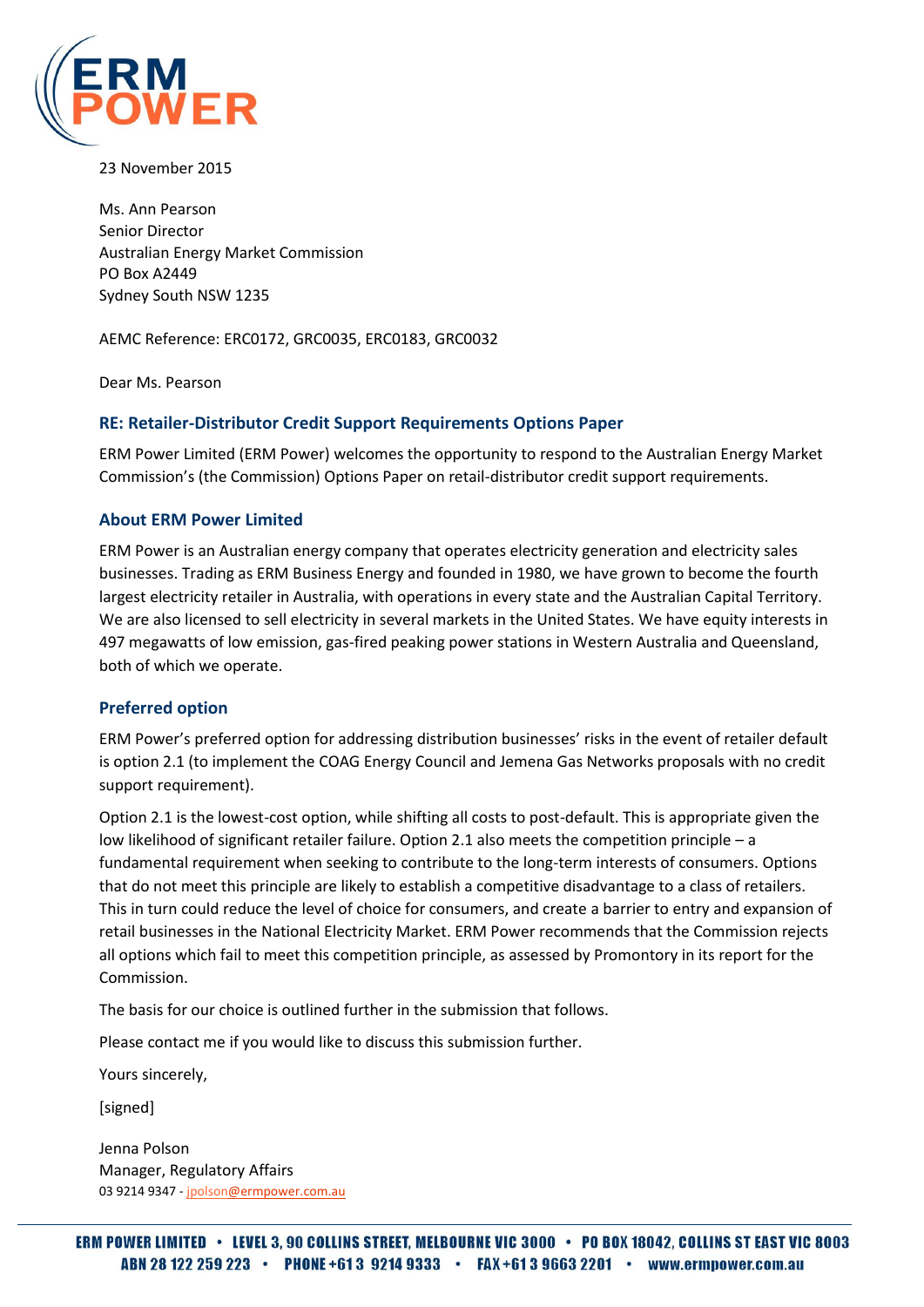

### **Achieving acceptable risk mitigation at lowest cost**

The likelihood of retailer default has an inverse relationship with the expected level of impact to the National Electricity Market. While the failure of a large retailer could result in significant financial instability, the likelihood of this occurring is low. A small retailer is far more likely to default, however recovering its smaller financial liabilities may have an immaterial impact to the market as a whole.

Given this inverse relationship, the Commission's objective for this rule change process should be to achieve an acceptable level of risk mitigation at lowest cost. In particular, ERM Power believes options that minimise ongoing costs to consumers, while establishing effective means of recovering lost revenue post-default, should be considered.

In their report for the Commission, consultants Promontory identified that an improved level of risk mitigation could be achieved at lower cost than the current arrangements. In particular, Option 2.1, which implements the COAG Energy Council and Jemena proposals to remove credit support requirements and allows forgone revenue to be passed through, is described as providing stronger revenue risk mitigation at lower cost.<sup>1</sup> Promontory's modelling shows that Option 2.1 would impose the lowest ongoing costs to electricity consumers and the equal-lowest ongoing costs to gas consumers. It is appropriate for postdefault costs to be significantly higher than ongoing costs, given the low likelihood of significant retailer failure. Having said this, modelling revealed that the post-default costs of Option 2.1 were at a similar level to all other options with low ongoing costs.

ERM Power believes that, on the basis of cost minimisation, Option 2.1 is a desirable option.

### **Impact to retail competition**

 $\overline{\phantom{a}}$ 

Effective retail competition is recognised by the Commission as promoting the long term interests of consumers.<sup>2</sup> Therefore, it is imperative that the approach to managing the risks associated with retailer default do not adversely impact the level of competition in the retail market.

Retailers are expected to recover the ongoing costs of each option from their customers through their energy tariffs. However, the allocation of these costs across retailers has implications for the effectiveness of retail competition. This is because disproportionate cost allocation to one class of retailers may mean their rates cease to be competitive with other retailers' rates. This competitive disadvantage could reduce the level of consumer choice, and create a barrier to new retailers entering and expanding their businesses in retail markets. The Commission's previous work on retail competition determined that the number and range of offers, as well as the rate of market entry and expansion, are indicators of the effectiveness of competitive markets.<sup>3</sup>

Retail market competition will ultimately be the post-default measure for whether the costs of a given option have been allocated equitably between retailers. ERM Power therefore believes this principle should be given particular weight when assessing each option.

In particular, ERM Power does not support options 2.3 and 4.2, which allocate costs to retailers based on a measure of creditworthiness that realigns Dun & Bradstreet risk scores with Standard & Poor's ratings. The cost burden that these options place on lower-rated retailers would result in a significant competitive disadvantage compared to higher-rated retailers.

<sup>1</sup> Promontory, *Principles and Options for Managing Retailer Default Risk - Final Report*, 22 October 2015, p. 10

<sup>2</sup> AEMC, *2015 Retail Competition Review, Consultation Paper*, 31 October 2014, p.5

<sup>3</sup> AEMC, *2016 Retail Competition Review, Approach Paper*, 22 October 2015, p.10